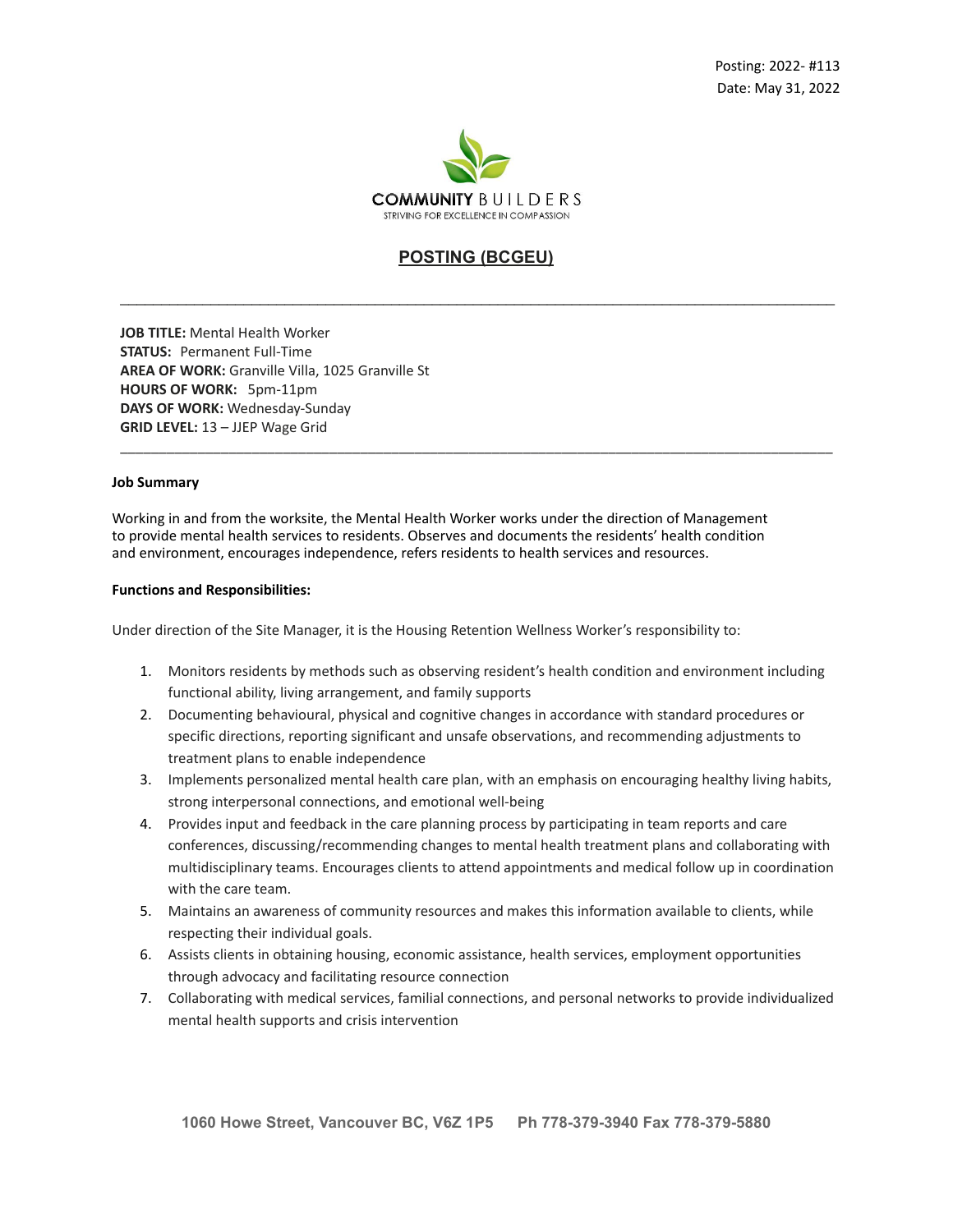- 8. Advocates for clients and connects them to appropriate services while encouraging independent living though successful development of physical, social, emotional, and life skills
- 9. Supports client with daily living and hygiene needs and maintaining a safe and clean environment
- 10. Provides medication support and ensures adherence to medical plans
- 11. Attends and participates in staff development programs, team meetings, and other meetings as required.
- 12. Assists with orientation of new staff, intakes, and provides mentorship to Support Workers
- 13. Performs other related duties as assigned

## **Education, Training & Experience:**

- 1. A minimum of two (2) years of experience working in a social service role, focusing on mental health and addictions support, or an equivalent combination of education, training and experience working with individuals with complex mental health concerns
- 2. Completion of a post-secondary degree in Social Services, Psychiatric Care, Mental Health and Addictions, or a related field
- 3. Certificates in Narcan Training, First Aid, and NVCI
- 4. Successful completion of a Criminal record check

## **Skills & Abilities:**

- Ability to work in a harm reduction environment which includes an observed consumption area, as well as familiarization with the principles of harm reduction.
- Physical ability to carry out the duties of the position.
- Able to work independently with minimal supervision, exercise initiative and good judgment
- Ability to operate related equipment.
- Ability to communicate effectively, both verbally and in writing.
- Ability to organize and prioritize.
- Ability to observe and recognize changes in clients.
- Ability to establish and maintain rapport with clients, staff and management and collateral service providers.
- Home management skills.
- Ability to instruct.
- Ability to analyze and resolve problems.
- Conflict resolution and crisis intervention skills.
- Ability to assist with medication support and to follow established policies and procedures.
- Advocacy skills.
- Ability to work in a low barrier housing environment with sensitivity to the population of shelter and supportive housing environments.